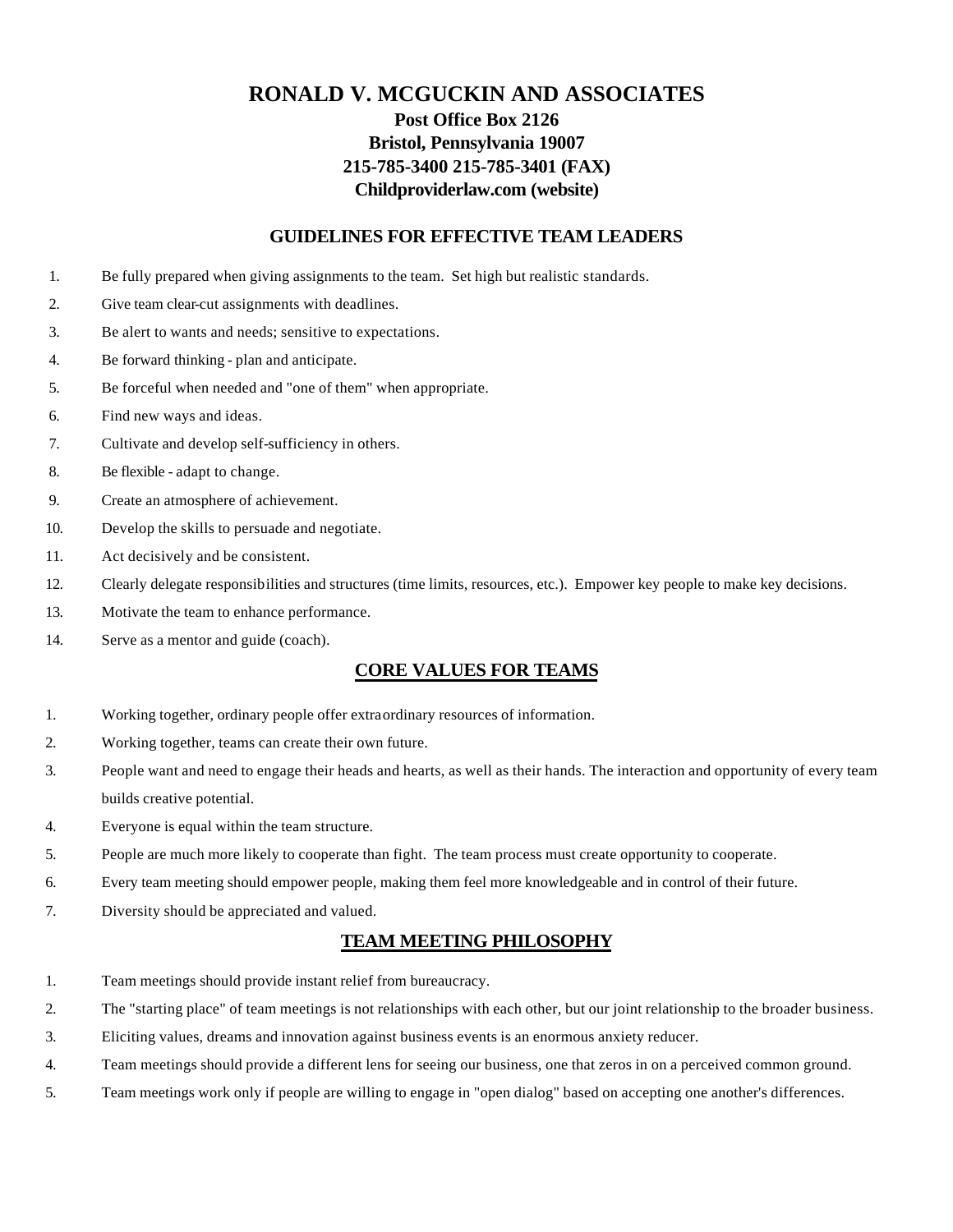6. For a team meeting to succeed, put front and center the values you wish most to actualize.

## **TEAM MEMBER SELECTION**

Take into consideration various personality types as you build your team. You might not have the option of selecting from a large number of people, but if you do, make sure you select the right people with a balance of personality types, backgrounds and skills. Use this work sheet to assess each team member. It will help you build a team that will be on its way to success. Remember, **you** complete this work sheet, not the potential team member.

1. Name:

2. Personality Type (This assumes no person is completely one type, but exhibits qualities of each)

|             | <b>EXAMPLE</b> |  |
|-------------|----------------|--|
| Dominant:   | 75%            |  |
| Influencer: | 5%             |  |
| Balancer:   | 10%            |  |
| Loyalist:   | 10%            |  |

- 3. Previous outstanding achievements in team activity, if applicable:
- 4. Previous problems in team activity, if applicable:
- 5. Outstanding achievements in overall job performance:
- 6. Problems in job performance:
- 7. How the individual reacts under pressure:
- 8. How the individual reacts to lack of structure:
- 9. Ability to get along with others:
- 10. Potential future position in organization:
- 11. Current extracurricular activities requiring team work (clubs, athletics, hobbies, etc.):

### **Also, you may want to consider interviewing the potential team members. Some suggested questions:**

- 1. What is your most memorable experience in being part of a team project?
- 2. Have you participated in team sports? If so, what do you think has been valuable for you in that experience?
- 3. In a normal workday, do you find it a problem that lots of people ask you questions and seek your help? (This question might draw out the fact the person prefers to work alone.)
- 4. How do you interact with our boss? (Ask this if you are not the direct supervisor.)
- 5. What one person do you work with most at this company? Can you think of anything special that the two of you have accomplished?

# **COMMUNICATION MEDIUMS**

| Conversation      | etter        | Memo      | Gestures  | Telegram         | Fax     |
|-------------------|--------------|-----------|-----------|------------------|---------|
| <b>Flip Chart</b> | Overheads    | Diagram   | Handout   | Workshop         | Seminar |
| Photograph        | Illustration | Audiotape | Videotape | <b>Telephone</b> | Speech  |